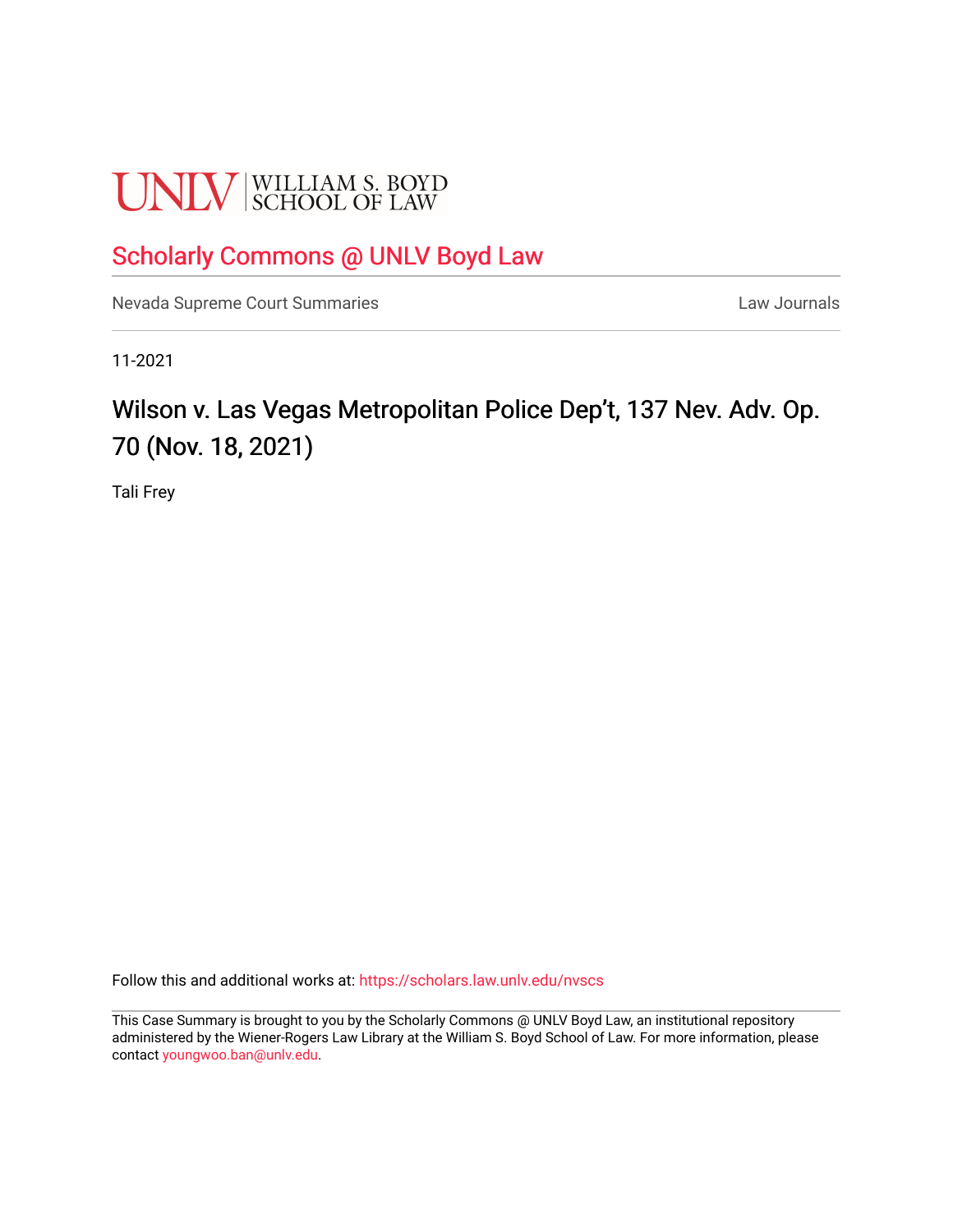*Wilson v. Las Vegas Metropolitan Police Dep't*, 137 Nev. Adv. Op. 70 (Nov. 18, 2021)<sup>1</sup>

Tort Law: Proceeding before a citizen review board does not warrant tolling the statute of limitations.

#### **Summary:**

In this appeal, the Nevada Supreme Court considered whether a proceeding before a citizen review board warrants tolling the statute of limitations pursuant to *State, Department of Human Resources v. Shively*. <sup>2</sup> The Court concluded that, because participation was not mandatory, the review board proceeding does not toll the statute under *Shively*. <sup>3</sup> Additionally, because appellant failed to demonstrate that he acted diligently and that an extraordinary circumstance prevented him from timely filing his civil complaint in district court, the Court concluded that the doctrine of equitable tolling does not apply.

#### **Facts And Procedural History:**

On August 22, 2017, appellant Curtis Wilson was stopped by two Las Vegas Metropolitan Police Department (LVMPD) Officers for an improper lane change. The officers forced Wilson to stand in front of his car in high temperatures for a significant period of time while handcuffed. Wilson alleges he was cuffed with such force that his hands and wrists were permanently injured. Wilson, an African-American, also claims the officers were motivated by racial animus and released him only after discovering that he was a retired firefighter.

In October 2017, Wilson filed a citizen complaint with the LVMPD Citizen Review Board (CRB), an advisory board to LVMPD that may refer citizen complaints against police officers to the LVMPD and make recommendations regarding discipline, as well as review LVMPD's internal investigations. The CRB referred Wilson's case to a hearing panel for review and told him that he could "contact legal counsel to pursue any other legal remedies available" if he was unsatisfied with the outcome of the hearing. The CRB ultimately found that there was no policy violation but concluded that the officers had unnecessarily escalated the situation and recommended additional officer training.

Unsatisfied with the result of the CRB hearing, Wilson filed a civil complaint in district court against LVMPD and the officers on November 13, 2019. Wilson asserted claims for battery, false imprisonment, and negligence. Respondents filed a motion to dismiss because Wilson's complaint was barred by the statute of limitations. Wilson argued that the statute of limitations was tolled while he sought administrative remedies and that equitable considerations favored tolling. The district court granted the motion to dismiss, finding that tolling the statute of limitations was not warranted.

#### **Discussion:**

#### *The district court did not err in dismissing Wilson's complaint*

Pursuant to NRS 11.190(4), there is a two-year statute of limitations an action for battery or false imprisonment, or for "an action to recover damages for injuries to a person . . . caused by the wrongful act or neglect of another." <sup>4</sup> That period begins to run "when the wrong occurs and a

<sup>&</sup>lt;sup>1</sup> By Tali Frey.

<sup>&</sup>lt;sup>2</sup> State, Department of Human Resources v. Shively, 110 Nev. 316, 871 P.2d 355 (1994).

<sup>3</sup> *Id.*

<sup>&</sup>lt;sup>4</sup> Nev. Rev. Stat. 11.190(4)(c), (e).